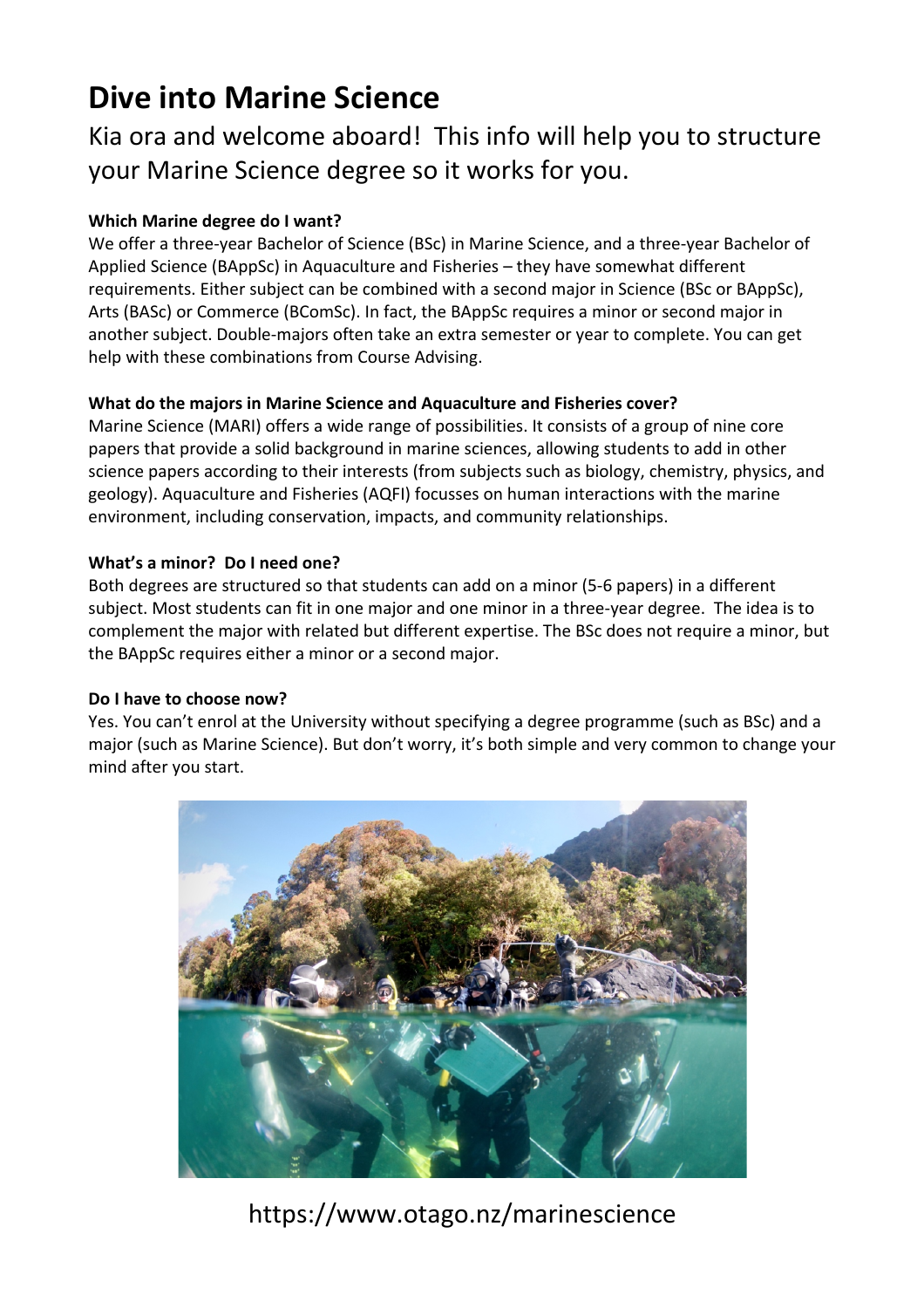# **Programme Requirements --** what papers do I have to take?

| 100-level | <b>EAOS 111</b> | <b>MARI 112</b>                           | one of COMO 101, MATH 120, 160, STAT 110, 115                                                                                   |  |  |  |  |
|-----------|-----------------|-------------------------------------------|---------------------------------------------------------------------------------------------------------------------------------|--|--|--|--|
| 200-level | <b>MARI 201</b> | <b>MARI 202</b>                           |                                                                                                                                 |  |  |  |  |
| 300-level | <b>AQFI 301</b> | two of AQFI 352,<br>MARI 301, 302,<br>322 | one additional paper in AQFI, BTNY, CHEM, COMO,<br>ECOL, EMAN, ENVI, GEOG, GEOL, MARI, MATH,<br>NAUT, PHSI, SCOM, STAT, or ZOOL |  |  |  |  |

### Bachelor of Marine Science requirements

### Marine Science Minor requirements

| 100-level        | EAOS 111; MARI 112; one of COMO 101, MATH 120 or 160, STAT 110, 115 |
|------------------|---------------------------------------------------------------------|
| 200-level        | MARI 201; MARI 202                                                  |
| <b>300-level</b> | One 300-level paper in AQFI or MARI                                 |

*Students who have passed at least one of COMO 101, MATH 160, STAT 110 or STAT 115 as part of another subject's requirements do not need to pass another one of these papers to fulfil the Marine Science minor subject requirements.*

### Bachelor of Applied Science Aquaculture and Fisheries requirements

| 100-level | <b>BIOL 112</b> | <b>MARI 112</b> | one of STAT 110,                                    | three of BIOL 123, CELS 191, |  |  |
|-----------|-----------------|-----------------|-----------------------------------------------------|------------------------------|--|--|
|           |                 |                 | 115                                                 | CHEM 111, 191, EAOS 111,     |  |  |
|           |                 |                 |                                                     | <b>ECOL 111</b>              |  |  |
| 200-level | <b>MARI 202</b> | <b>AQFI 251</b> | two of BTNY 203, CHEM 201, 205, 206, ECOL 211, 212, |                              |  |  |
|           |                 |                 | FOSC 201, FORS 201, GENE 222, 223, MARI 201, PHIL   |                              |  |  |
|           |                 |                 | 235, STAT 210, SURV 208, ZOOL 221                   |                              |  |  |
| 300-level | <b>AQFI 301</b> | <b>AQFI 352</b> | two of CHEM 301, 304, 306, FORS 301, GENE 312,      |                              |  |  |
|           |                 |                 | 314, 315, MARI 301, 302, ZOOL 316, 319              |                              |  |  |

*Plus 108 further points, including either requirements for an approved minor or approved second major subject or other approved papers*

### Aquaculture and Fisheries Minor requirements

| 100-level | MARI 112, STAT 110 or STAT 115 |
|-----------|--------------------------------|
|           | 200-level   MARI 202, AQFI 251 |
|           | 300-level   AQFI 301, AQFI 352 |

#### *NOTES*

*You cannot double-major in MARI and AQFI, nor can you major/minor in them together.*

- *Students should check the prerequisites for 300-level papers when selecting 200-level papers.*
- *Papers for a major and minor can only be counted towards both of the 100 or 200-level requirements when they are compulsory in both. Papers can never count towards more than one subject at 300-level.*



https://www.otago.nz/marinescience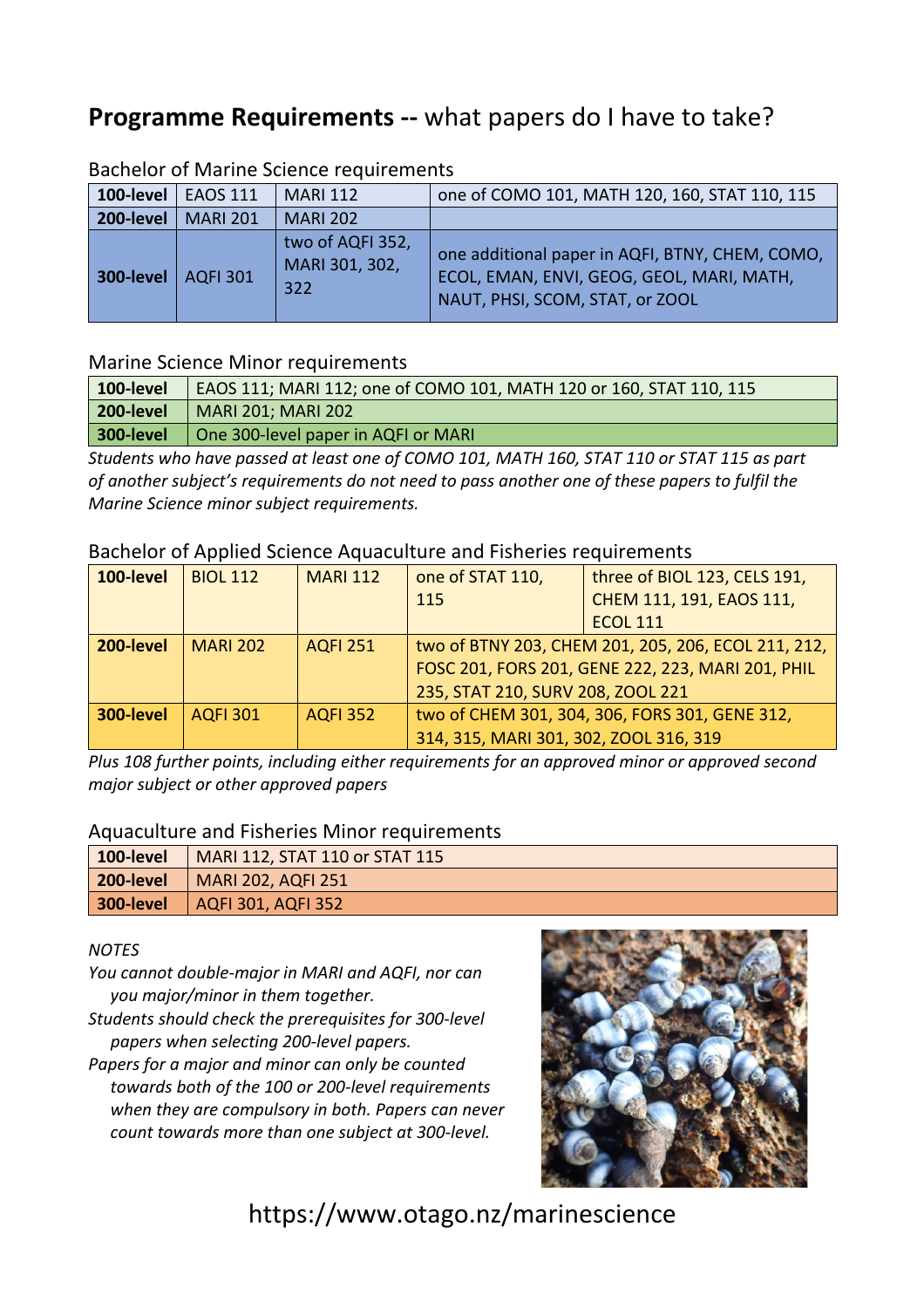# **How do I structure my Marine Science degree?**

### **Not sure what you want to focus on?**

The Marine Science degrees are flexible, so you can decide what aspects you want to study. One good approach is to take a wide range of first-year papers so that you can change major/minor easily. Why not enrol in EAOS 111 and MARI 112 in your first year to check us out? It's very common for students to change their major and/or minor as they discover more about what's really involved.

### **Know exactly what you want?**

Another sensible option is to look at the 300-level papers you might want to take, then work backwards, making sure you have the prerequisites needed to get into them.

### **Do what you love!**

You will get higher marks in papers that interest you, so concentrate on those. There is room in most degrees for a few papers that are not part of your major. If you're keen to learn Spanish, Philosophy or Psychology – you can! We encourage students to think and learn widely.

### **The numbers**

Students usually choose 3-4 papers (each worth 18 points) per semester, aiming for a total of 20 papers (360 points) in three years. There are some options that can be taken during the summer school. In the BSc, fifteen papers must be in the science, and at least four papers must be at 300 level.

### **Make your plan**

Enter the required papers, count up the points, and add in some extras to get you to 360 points.

| Year of<br><b>Study</b> | <b>Major</b><br>requirements | <b>Minor</b><br>requirements | <b>Electives</b> | <b>SEMESTER</b><br><b>ONE</b> | <b>SEMESTER</b><br><b>TWO</b> | <b>SUMMER</b><br><b>SCHOOL</b> |
|-------------------------|------------------------------|------------------------------|------------------|-------------------------------|-------------------------------|--------------------------------|
| 100-                    |                              |                              |                  |                               |                               |                                |
| level                   |                              |                              |                  |                               |                               |                                |
| $200 -$                 |                              |                              |                  |                               |                               |                                |
| level                   |                              |                              |                  |                               |                               |                                |
| $300 -$                 |                              |                              |                  |                               |                               |                                |
| level                   |                              |                              |                  |                               |                               |                                |

### **Need help?**

Talk to us if you want to combine your major in Marine Science or Aquaculture and Fisheries with something else. There are plenty of options, including Double Degrees, Double Majors, the Bachelor of Arts and Sciences and the Bachelor of Commerce and Science.

### **Going places?**

If you have studied elsewhere, you can sometimes get credit for your previous work. Talk to Ask@Otago.ac.nz to find out whether your previous classes will count.

Marine Science is happy to assist students to design a semester abroad (when possible) that will widen your horizons while keeping you on track to graduate when you get back.

Maybe keen on postgrad? You'll need a B+ average in third year papers and a research project with supervisor to get into the Otago programme.